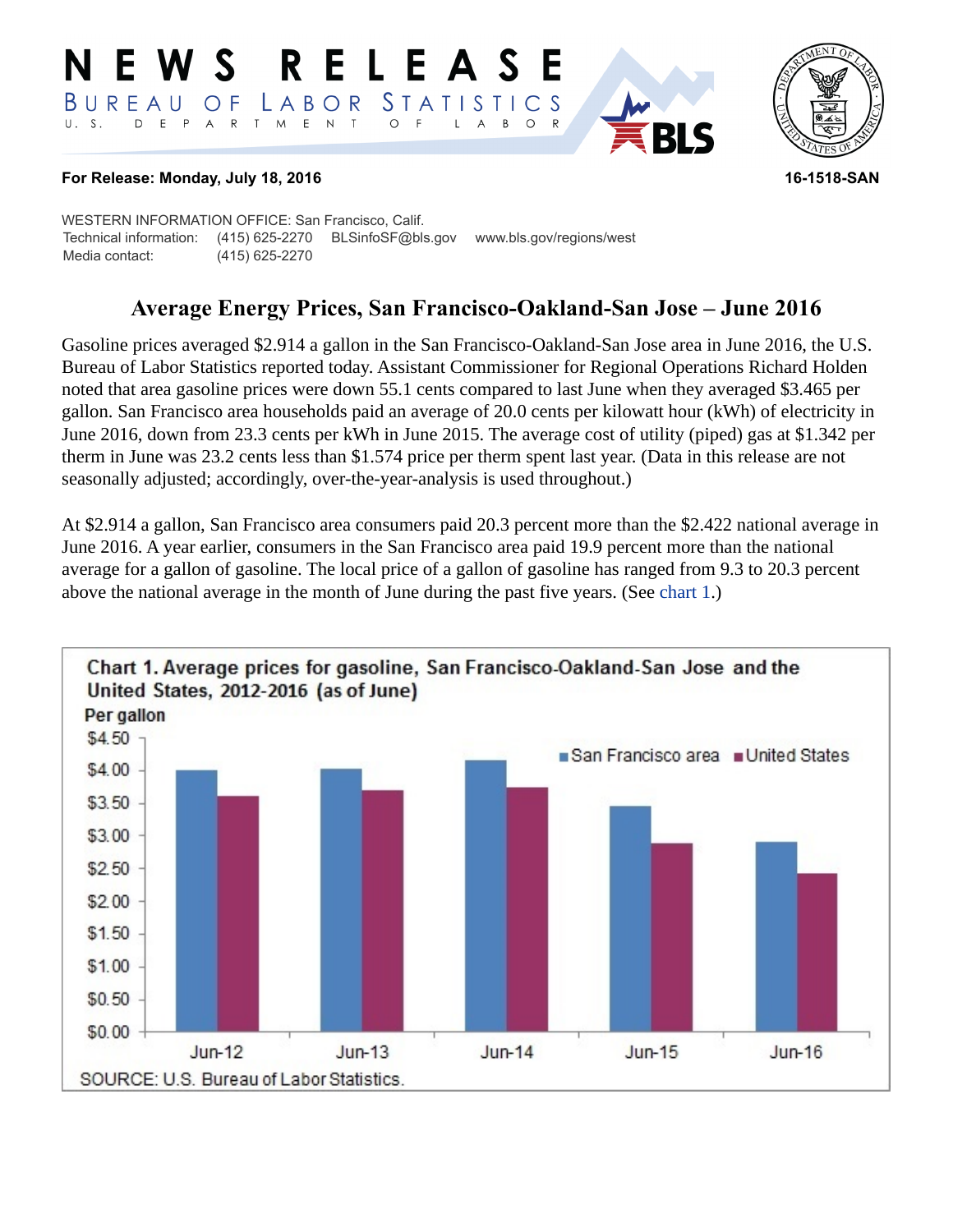The 20.0 cents per kWh San Francisco households paid for electricity in June 2016 was 44.9 percent more than the nationwide average of 13.8 cents per kWh. Last June, electricity costs were 62.9 percent higher in San Francisco compared to the nation. In each of the past five years, prices paid by San Francisco area consumers for electricity exceeded the U.S. average by at least 44.9 percent in the month of June. (See [chart 2](#page-1-0).)

<span id="page-1-0"></span>

<span id="page-1-1"></span>Prices paid by San Francisco area consumers for utility (piped) gas, commonly referred to as natural gas, were \$1.342 per therm, or 50.6 percent above the national average in June 2016 (\$0.891 per therm). A year earlier, area consumers paid 67.1 percent more per therm for natural gas compared to the nation. In the past five years, the per therm cost for natural gas in June in the San Francisco area has varied between 28.6 percent and 67.1 percent above the U.S. average. (See [chart 3](#page-1-1).)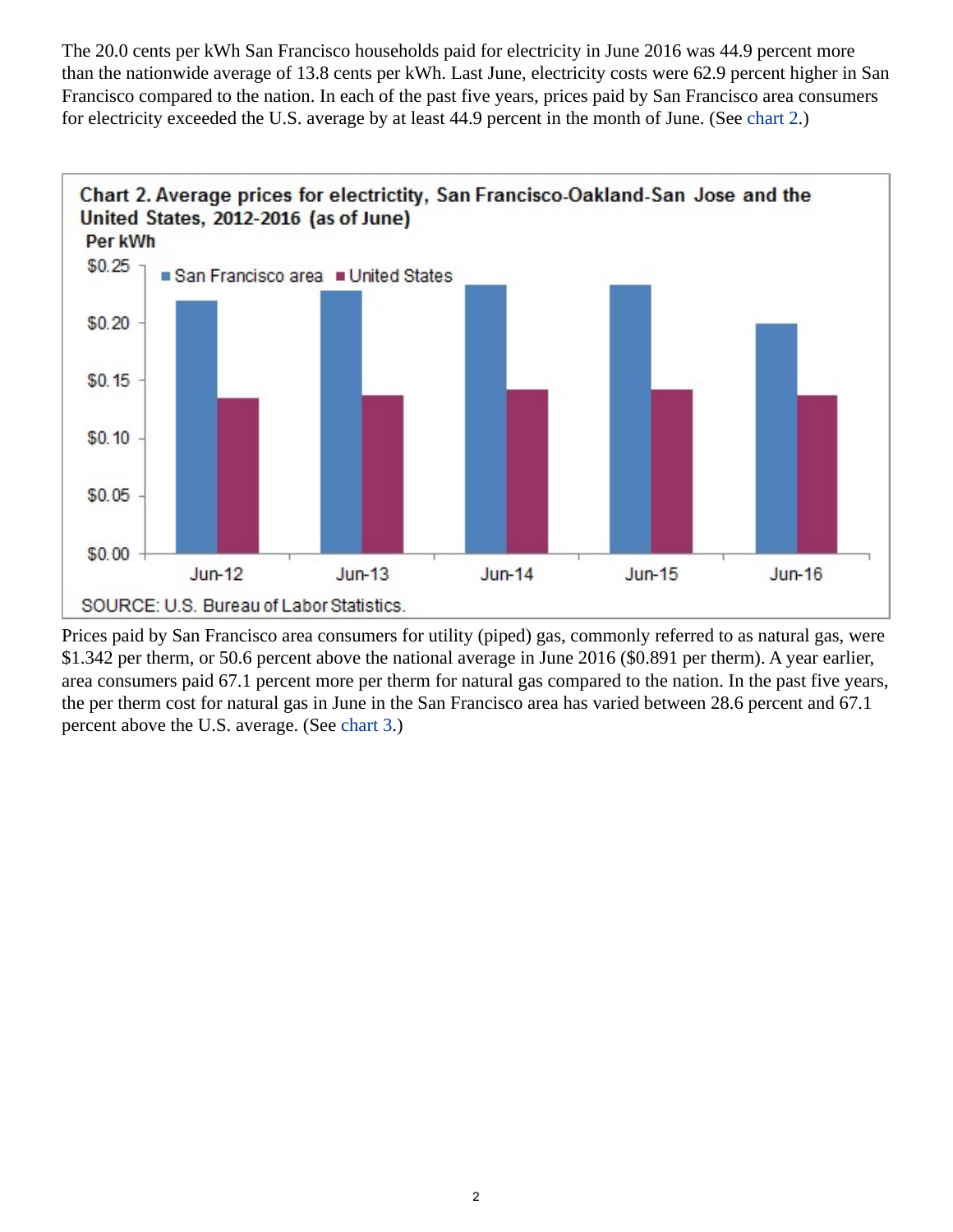

The San Francisco-Oakland-San Jose, Calif. metropolitan area consists of Alameda, Contra Costa, Marin, Napa, San Francisco, San Mateo, Santa Clara, Santa Cruz, Solano, and Sonoma Counties in California.

## **Technical Note**

Average prices are estimated from Consumer Price Index (CPI) data for selected commodity series to support the research and analytic needs of CPI data users. Average prices for electricity, utility (piped) gas, and gasoline are published monthly for the U.S. city average, the 4 regions, the 3 population size classes, 10 region/size-class cross-classifications, and the 14 largest local index areas. For electricity, average prices per kilowatt-hour (kWh) are published. For utility (piped) gas, average prices per therm, are published. For gasoline, the average price per gallon is published. Average prices for commonly available grades of gasoline are published as well as the average price across all grades.

All eligible prices are converted to a price per normalized quantity. These prices are then used to estimate a price for a defined fixed quantity. The average price per kilowatt-hour represents the total bill divided by the kilowatt-hour usage. The total bill is the sum of all items applicable to all consumers appearing on an electricity bill including, but not limited to, variable rates per kWh, fixed costs, taxes, surcharges, and credits. This calculation also applies to the average price per therm for utility (piped) gas.

Information in this release will be made available to sensory impaired individuals upon request. Voice phone: 202-691-5200; Federal Relay Service: 800-877-8339.